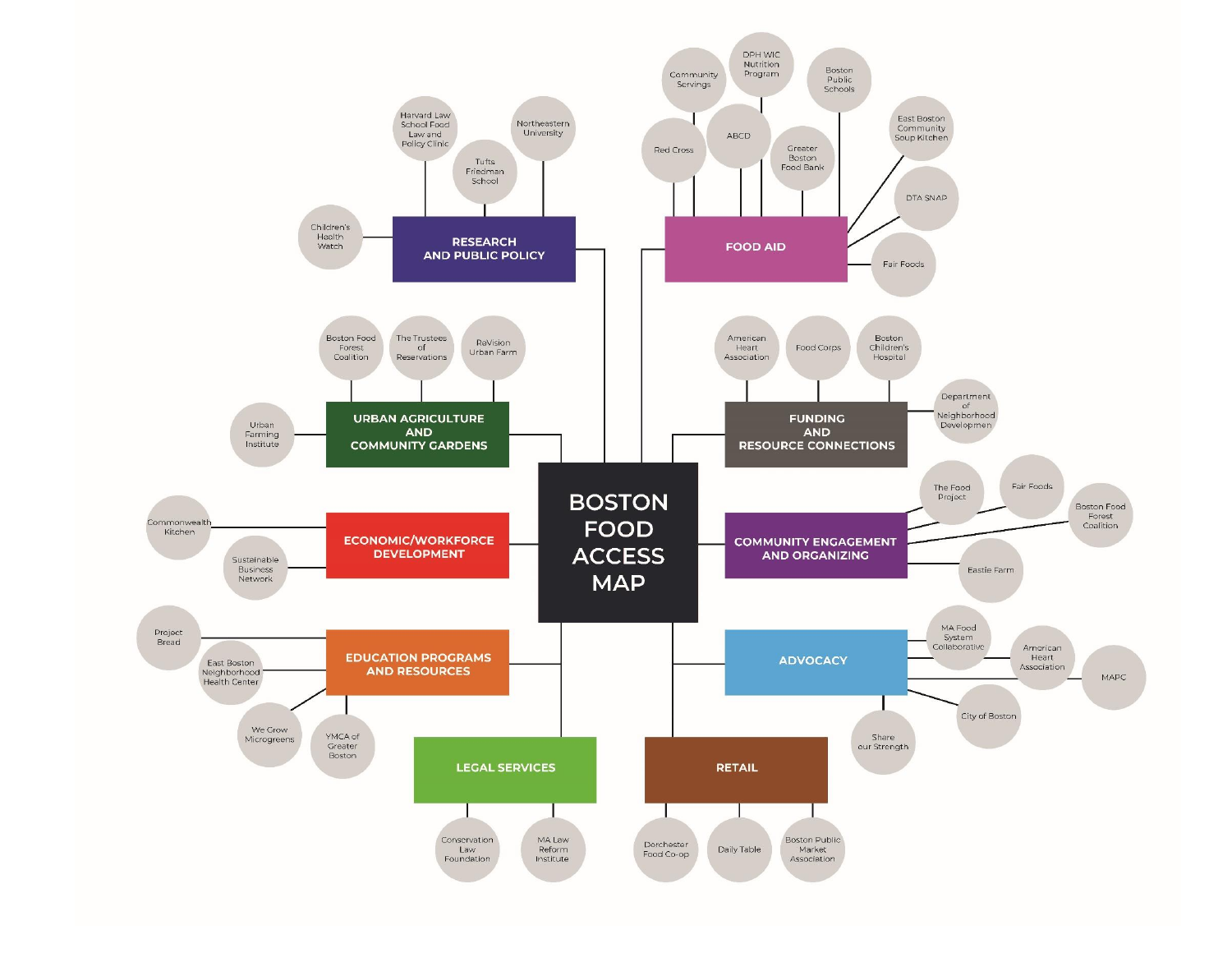# **Boston Food Access Map**

The map is a visual representation of each organization's primary role in the food access network in Boston. The following is a comprehensive list of all the functions of each of the organizations on the map.

#### **Advocacy**

American Heart Association Boston Children's Hospital Boston Food Forest Coalition Boston Public Market Association BPS, Food & Nutrition Services City of Boston Community Servings East Boston Community Soup Kitchen Fair Foods Greater Boston Food Bank MA Food System Collaborative Project Bread Revolution Foods Share Our Strength The Food Project The Trustees of Reservations Urban Farming Institute

## **Community Engagement and Organizing**

American Heart Association Boston Children's Hospital Boston Food Forest Coalition Boston Public Market Association BPS, Food & Nutrition Services

Bowdoin Street Health Center Chop Chop Family Community Servings DPH WIC Nutrition Program East Boston Community Soup Kitchen Eastie Farm Fair Foods Food Corps Greater Boston Food Bank Northeastern University Project Bread Revolution Foods Share Our Strength The Food Project The Trustees of Reservations Urban Farming Institute Vital Village We Grow Microgreens YMCA of Greater Boston

# **Economic/Workforce**

#### **Development**

Boston Public Market Association Chop Chop Family Commonwealth Kitchen Community Servings Dorchester Food Co-op

East Boston Community Soup Kitchen Fair Foods Northeastern University The Food Project Sustainable Business Network Urban Farming Institute We Grow Microgreens

# **Education Programs and Resources**

American Heart Association Boston Children's Hospital Boston Food Forest Coalition Boston Public Market Association BPS, Food & Nutrition Services Bowdoin Street Health Center Chop Chop Family DPH WIC Nutrition Program East Boston Community Soup Kitchen East Boston Farmers Market East Boston Neighborhood Health Center Eastie Farm Fair Foods FoodCorps Greater Boston Food Bank Lovin' Spoonfuls Northeastern University